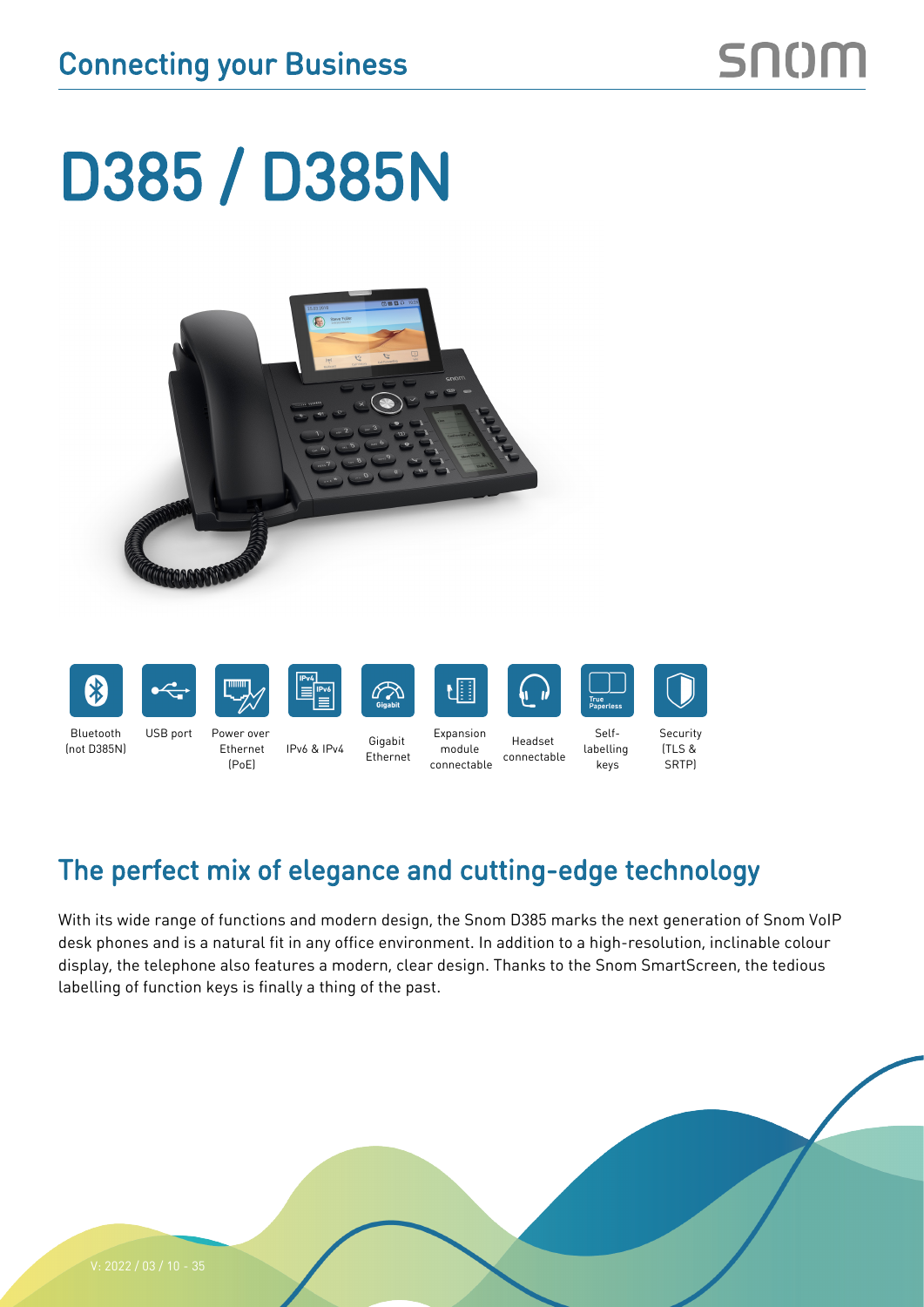#### **Basics**

- · Operating system Linux
- · Colour blue-black
- · Wall mountable
- · Product numbers
	- · D385 | PN 00004340
	- · D385N | PN 00004600

#### Display and indicators

- · Display
	- · TFT liquid crystal display (LCD), tiltable, True colour, backlit
	- · Display size (W x H) 95 mm x 53.9 mm
	- · 4.3" (109 mm) display size (diagonal)
	- · Resolution 480 x 272 pixel
- · Function key display
	- · TFT liquid crystal display (LCD), monochrome, graphic
	- · Display size (W x H) 66 mm x 23 mm
	- · 2.8" (70 mm) display size (diagonal)
	- · Resolution 254 x 100 pixel
- · 14 LED indicators
	- · 1 red LED for call status indication
	- · 1 red LED for message waiting indication (MWI)
	- · 12 multicolour LEDs for function key indication

#### Keypad and function keys

- · 46 hard keys in total
- · Standard ITU telephone keypad: 12 keys with star and pound/hash key
- · 4-way navigation key
- · 4 context-sensitive function keys
- · Programmable line / function keys
	- · 12 self-labelling keys with multicolour LED
	- · Multiple key occupancy up to 48 functions on 4 pages
- · 5 dedicated audio keys
	- · Mute, Speakerphone, Headset, Volume + / (rocker)
- · 9 dedicated function keys
	- · Ok, Cancel, DND, Message (with red LED), Directory, Menu, Transfer, Hold, PFK page
- · Related features
	- · Keyboard lock

#### Dimensions and weight

- · Dimensions (L x W x H, approx.) · 250 mm x 185 mm x 120 mm with footstand
- · Weight (approx.)
	- · 880 g with footstand

#### Audio devices, codecs and features

- · [Headset connectivity](https://service.snom.com/display/wiki/Supported+Headsets) <sup>4</sup>
	- · USB headset via USB
	- · Wired headset via RJ9-4P4C
	- · Compatible wireless headset via EHS
	- · DECT headset via optional DECT dongle
- · Corded receiver
	- · Hearing aid compatible (HAC)
- · Audio codecs
	- · G.711 (A-law, μ-law), G.722, G.726, G.729, GSM 6.10 (FR)
- · Dual-tone multi-frequency signalling (DTMF)
	- · in-band, out-of-band, SIP-INFO
- · Related features
	- · Built-in assignable ringtones
	- · Comfort noise generator (CNG)
	- · Voice activity detection (VAD)

#### Interfaces and connections

- · D385 power options
	- · Power over Ethernet (PoE), IEEE 802.3af, class 3
	- · Power adapter: 100 240 V AC / 50 60 Hz | 5 V DC (SELV) / 2 A / 10 W <sup>2</sup>
- · Wired interfaces
	- · 1 coaxial power adapter connector
	- · 2 RJ45-8P8C Gigabit Ethernet ports
	- · 1 USB 2.0 type A port for USB headsets and other accessories <sup>2</sup>
	- · 1 RJ9-4P4C standard connector for corded receiver
	- · 1 RJ9-4P4C standard connector for wired headset connection
	- · 1 RJ12-6P6C EXT connector for Snom EHS adapter
- · Wireless interfaces
	- $\cdot$  Bluetooth 4.0 class 2<sup>1</sup>
	- · WLAN optional via Snom USB WLAN dongle <sup>2</sup>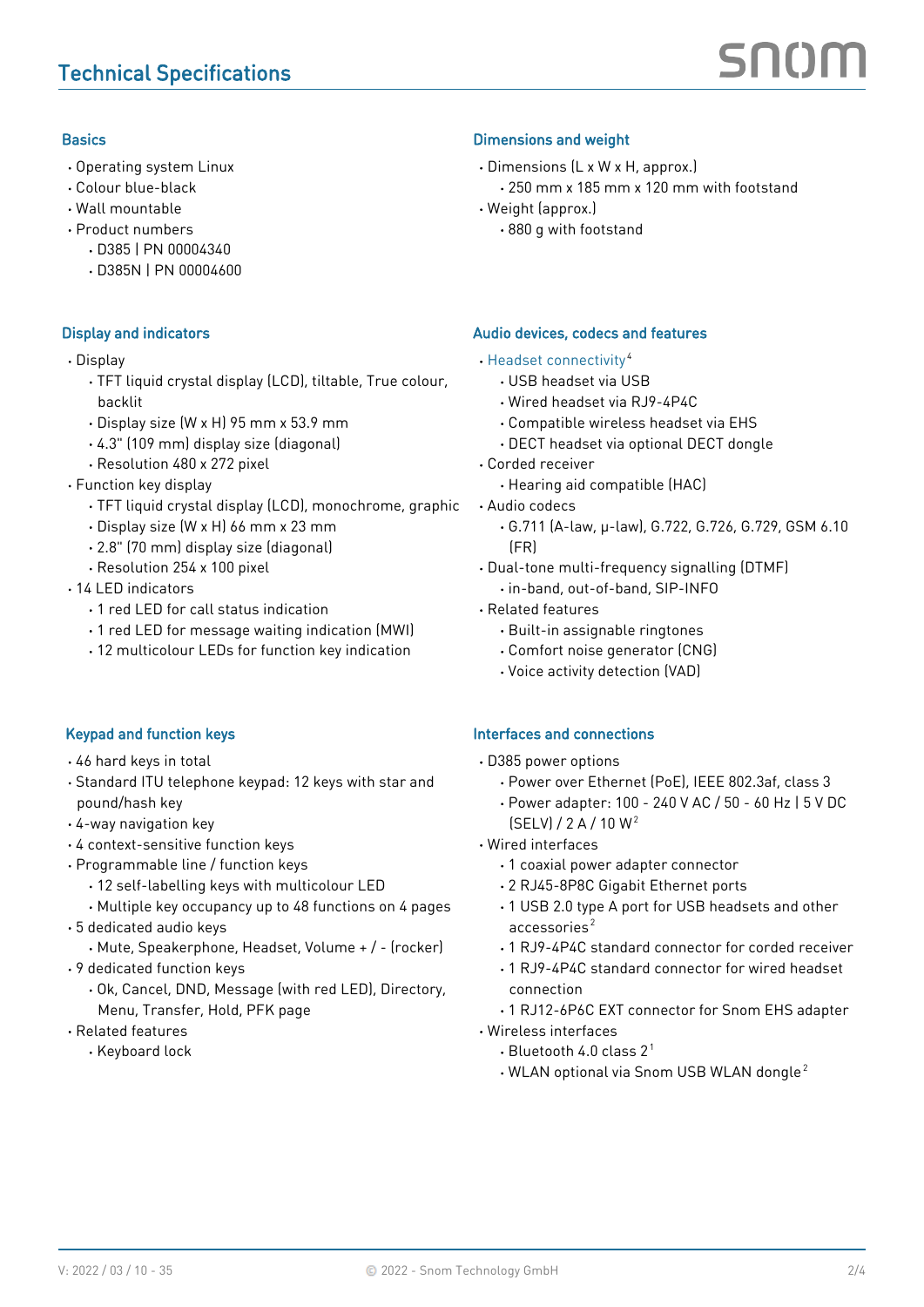#### User interfaces and setup

- · [Configuration and setup via menu-driven web user](https://service.snom.com/display/wiki/WUI+-+Web+User+Interface)  [interface \(WUI\)](https://service.snom.com/display/wiki/WUI+-+Web+User+Interface)
	- · Password-protected login
	- · Secure web server/client (HTTPS)
	- · [Languages](https://service.snom.com/display/wiki/Language+Overview)
- · [Configuration and setup via menu-driven phone user](https://service.snom.com/display/wiki/PUI+-+Phone+User+Interface)  [interface \(PUI\)](https://service.snom.com/display/wiki/PUI+-+Phone+User+Interface)
	- · [Languages](https://service.snom.com/display/wiki/Language+Overview)
- · [Automatic configuration via provisioning](https://service.snom.com/display/wiki/Auto+Provisioning)
	- · Loading of settings and firmware via HTTP / HTTPS / **TFTP**
	- · Supported DHCP provisioning options 66 / 67
	- · Secure Redirection And Provisioning Service (SRAPS) support
	- · Remote management via TR-069 / TR-069 Annex G (formerly TR-111)
	- · Plug & Play (PnP) support
- · Localization
	- · Timezone
	- · Dial tone
- · Diagnostic
	- · SIP trace, PCAP trace, Syslog
- · Related features
	- · XML browser

#### Technologies and protocols

- $\cdot$  Bluetooth V4.0+EDR<sup>1</sup>
- · Network technologies
	- · [OpenVPN](https://service.snom.com/display/wiki/Configuring+VPN+on+Snom+Deskphones), [VLAN \(IEEE 802.1Q\)](https://service.snom.com/display/wiki/VLAN+-+Virtual+Local+Area+Network)
- · VoIP related protocols and techniques
	- · [SIP \(RFC 3261\)](https://service.snom.com/display/wiki/SIP+-+Session+Initiation+Protocol), [SDP \(RFC 3261\),](https://service.snom.com/display/wiki/SDP+-+Session+Description+Protocol) [RTP \(RFC 8866\),](https://service.snom.com/display/wiki/RTP+-+Real-Time+Transport+Protocol) [RTCP \(RFC 3550\)](https://service.snom.com/display/wiki/RTCP+-+Real-Time+Transport+Control+Protocol), RTCP-XR, SIP REFER method (RFC 3515), rport (RFC 3581), [ENUM,](https://service.snom.com/display/wiki/ENUM+-+Telephone+Number+Mapping) ICE, [STUN \(RFC 5389\)](https://service.snom.com/display/wiki/STUN+-+Simple+traversal+of+UDP+over+NAT)
- · Secure VoIP protocols
- · [SIPS \(SIP over TLS\),](https://service.snom.com/display/wiki/SIPS+-+Session+Initiation+Protocol+Secure) [SRTP \(RFC 3711\),](https://service.snom.com/display/wiki/SRTP+-+Secure+Real-Time+Transport+Protocol) [SRTCP](https://service.snom.com/display/wiki/SRTCP+-+Secure+Real-Time+Transport+Protocol)
- · Network protocols
	- · IPv4 / IPv6 (Dual Stack), [DHCP](https://service.snom.com/display/wiki/DHCP+-+Dynamic+Host+Configuration-Protokoll), NTP, [LDAP,](https://service.snom.com/display/wiki/LDAP+-+Lightweight+Directory+Access+Protocol) [LLDP-](https://service.snom.com/display/wiki/LLDP+-+Link+Layer+Discovery+Protocol)[MED](https://service.snom.com/display/wiki/LLDP+-+Link+Layer+Discovery+Protocol), HTTP, [TFTP](https://service.snom.com/display/wiki/TFTP+-+Trivial+File+Transfer+Protocol), [L2TP](https://service.snom.com/display/wiki/Install+and+configure+L2TP+on+Snom+Deskphones)
- · Secure network protocols
	- · [TLS V1.2,](https://service.snom.com/display/wiki/TLS+-+Transport+Layer+Security) HTTPS, [IEEE 802.1X \(EAPoL\)](https://service.snom.com/display/wiki/802.1X)
- · Remote management protocols
	- · [TR-069,](https://service.snom.com/display/wiki/TR-069) TR-069 Annex G (formerly TR-111)

#### Directory support and call features

- · 12 SIP identities / accounts
	- · Up to 12 simultaneous calls
- · Directory support
	- · [LDAP \(server-based directory\)](https://service.snom.com/display/wiki/LDAP+Directory)
	- · [Local directory with up to 1,000 entries](https://service.snom.com/display/wiki/Local+Directory)
- · Outgoing call features
	- · Speed dialling via function keys
	- · [URL dialling](https://service.snom.com/display/wiki/How+can+I+dial+text+or+SIP+URI+on+my+phone)
	- · [Local dial plan](https://service.snom.com/display/wiki/Dial+Plan+-+Regular+Expressions)
	- · [Redial \(via dialed calls list\)](https://service.snom.com/display/wiki/Quick+Redial+-+V10)
	- · Automatic redial on busy
	- · Caller identification (CLIP)
	- · Calling Line Identification Restriction (CLIR)
	- · [Call completion \(busy/unreachable\)](https://service.snom.com/display/wiki/call_completion) <sup>3</sup>
	- · [Intercom](https://service.snom.com/display/wiki/Intercom+-+Paging+feature)
	- · [Multicast paging](https://service.snom.com/display/wiki/Multicast+Audio)
- · Incoming call features
	- · [Call waiting/swapping](https://service.snom.com/display/wiki/call_waiting)
	- · [Call barring/blocking: via deny list](https://service.snom.com/display/wiki/deny_all_feature), Anonymous calls
	- · Auto answer
	- · [Call diversion](https://service.snom.com/display/wiki/Call+Forwarding)
	- · Do Not Disturb (DND) mode
- · Connected call features
	- · Mute microphone
	- · Hold
	- $\cdot$  Music on hold<sup>3</sup>
	- · [Blind call transfer](https://service.snom.com/display/wiki/Call+Transfer)
	- · [Attended call transfer](https://service.snom.com/display/wiki/Call+Transfer)
	- · 3-way local conferencing
	- $\cdot$  Call park / unpark<sup>3</sup>
	- · Client Matter Code (CMC) <sup>3</sup>
- · Related features
	- · Call history lists of missed, received, dialed, rejected, and deflected calls
	- $\cdot$  Extension monitoring, call pickup<sup>3</sup>

#### Interoperability

· [Certified VoIP partner](https://service.snom.com/display/wiki/PBX+Partner)